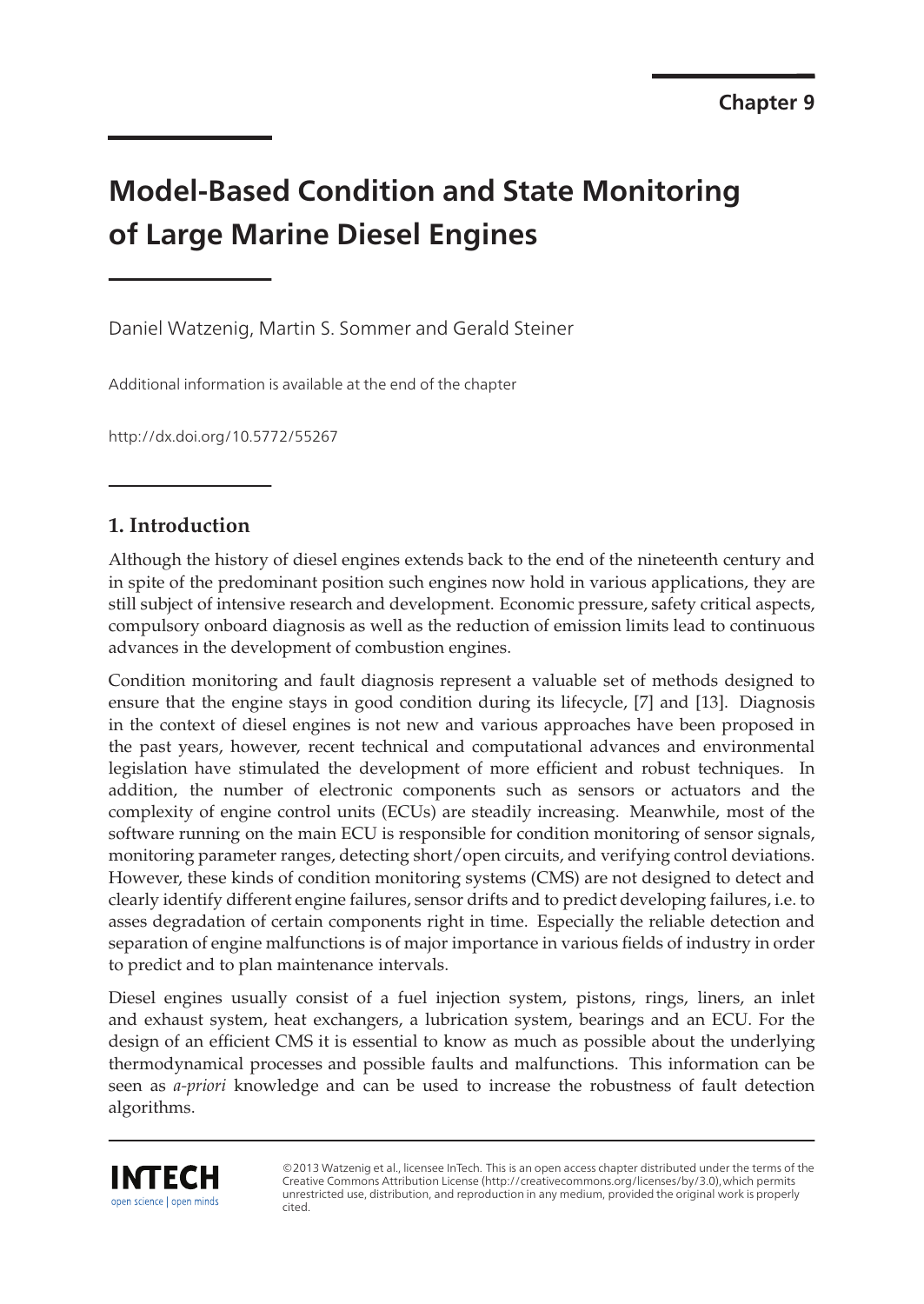#### 218 Diesel Engine – Combustion, Emissions and Condition Monitoring

In the following, common diesel engine faults and fault mechanisms, and their causes are listed.

- power loss caused by misfire and blow-by.
- emission change caused by loss of compression, turbocharger malfunction, blocked fuel filter, incorrect injector timing, poor diesel fuel, incorrect fuel air ratio, air intake filter blocked, incorrect piston topping, or ECU malfunction etc.
- lubricating system fault due to incorrect oil pressure and oil deterioration
- thermal overload as a result of one or a combination of leaking injection valves, piston ring-cylinder wear or failure, eroded injector holes, too low injection pressure, high engine friction, misfire, leaking intake or exhaust manifold/valves, high coolant or lubricant temperature etc.
- leaks in the fuel injection system, lubrication system, or air intake
- wear of the piston caused by either corrosion or abrasion, or both
- noise and vibration caused by the impact of one engine part against another (mechanical noise), vibrations resulting from combustion, intake and exhaust noise
- other faults like knocking, filter faults, fuel contamination and aeration

The main challenge in engine fault detection is the ambiguity between faults and causes. Certain engine faults may be caused by a combination of causes (with different weightage). The assessment of engine states from sparse measurement data as well as a reliable assignment of failure effects and causes are an active research field. The problems relating to marine diesel engines, especially medium- and high-speed engines, are due mainly to their large size and their high operating speed. Occurring faults of marine diesel engines which are on the high seas for several months may lead to expensive holding times. On the other hand, additional sensors and measurement equipment for condition monitoring are usually undesirable since engines have to be modified to place those additional sensors. Such additional sensors are e.g. viscosity sensors to sense oil degradation as described by [12] and [1], or acoustical sensors to determine faults based on acoustical pressure and vibration signals measurements as can be found in [5], [11], and [2].

A topical review on different fault diagnosis methods for condition monitoring can be found in [7]. Both standard methods (Fourier analysis of pressure, torque, power, crankshaft speed and vibration signals) and advanced methods (neural networks, fuzzy techniques) are encountered and briefly described. [14] discuss the detection of a single fault in a statistical framework (hypotheses testing) by measuring acoustic emission energy signals and applying an independent component analysis. However, most methods usually rely on heuristic knowledge and on a data training phase as well as on the specification of threshold levels in order to assign states as faulty or non-faulty. Since the last decade, a paradigm shift from classical signal processing and feature extraction to computationally expensive model-based CMS can be observed. In contrast to classical condition monitoring, model-based methods can manage distributed and multiple correlated parameters, as described by [16] and [13]. They cover a wide variety of states since the engine behavior is described in terms of physical relationships and hence, parameters that influence certain parts of the first principles equations can be isolated or at least correlations can be determined. Three different methods to estimate the compression ratio from simulated cylinder pressure traces are presented in [8]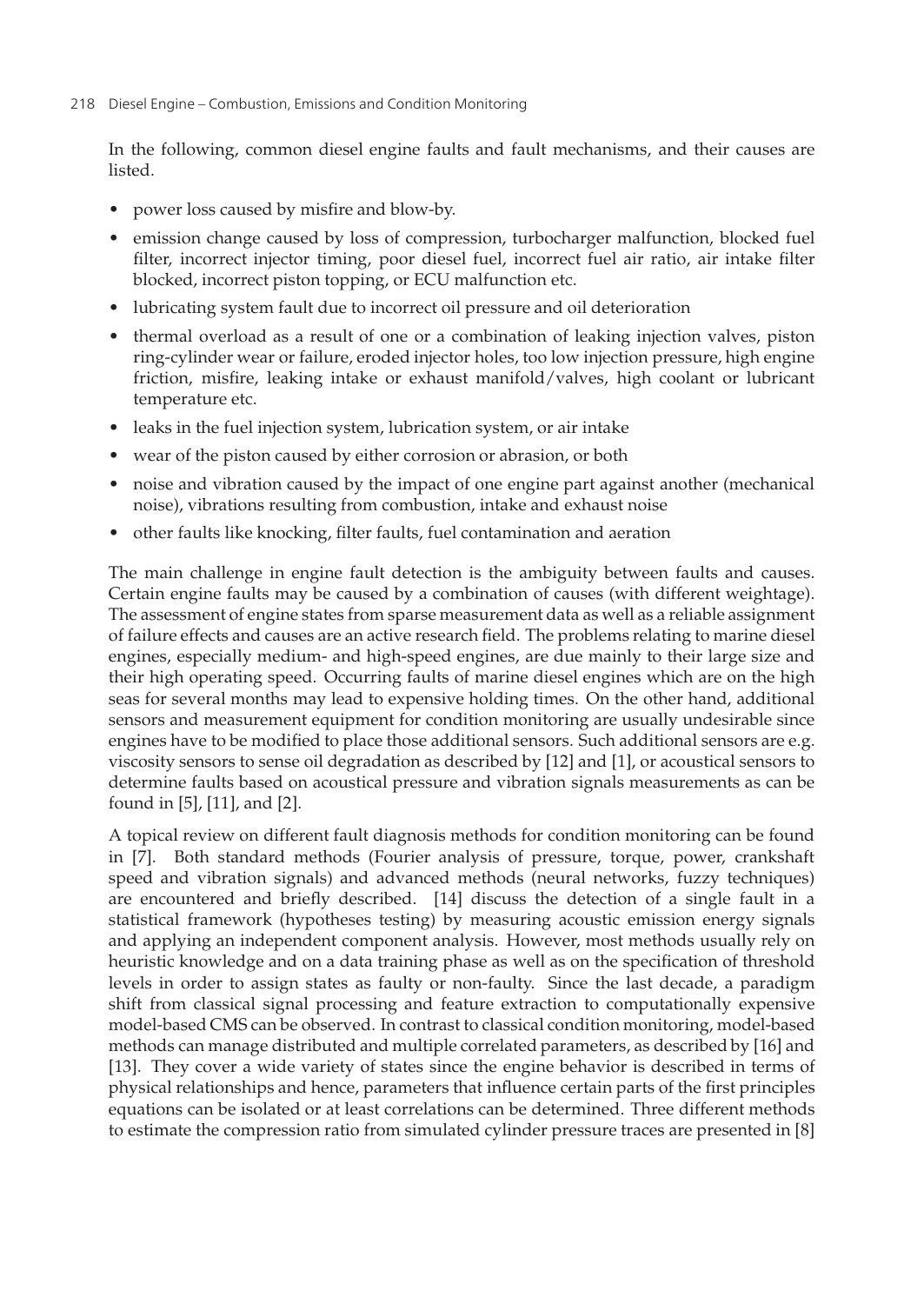and compared in terms of estimation accuracy and computation time. By reconstructing only one single failure based on polytropic compression and expansion of the cylinder pressure significant results have been reported. However, the detection of multiple failures from in-cylinder pressure measurements is still an open issue. Different Fuzzy-based methods also provide remarkable results for detecting only one single fault such as in [3], [4], [17], and [18].

In this work the main focus is on a robust model-based identification and separation of two common failure modes of large marine diesel engines by accurately modeling the underlying thermodynamic process. These two failures, which cause very similar changes in the cylinder pressure, are

- changes in the compression ratio primarily leading to emission and power changes
- increased blow-by mainly resulting in a loss of power.

Following a model-based approach, it is possible to identify the above mentioned failures and to clearly separate them given uncertain measurement data with low sampling rate  $(1°\text{ of }$ crank angle). By measuring only cylinder pressure traces of every cylinder, the symptoms due to faults are determined, [8]. Two different approaches – ratiometric and nonlinear parameter estimation – are investigated, validated with measured data and compared to each other in terms of performance, accuracy, and robustness given sensor drift and uncertain measurements, [15].

#### **2. The thermodynamical process model**

Various approaches to model diesel engines have been proposed in literature, however, the main focus is on small-size engines that are commonly used in the automotive industry. The typical differential equations that represent the thermodynamic processes, i.e. the interrelationship between system pressure, temperature and mass can be found in [6], [9], and [10].

Since in this work, identification of blow-by and compression ratio is of primary interest, a simplified thermodynamical model capable of running in real-time is developed. Note that a list of symbols used in the following equations is given at the end of this chapter. The main reason for compression losses are referred to as damages of the piston crown during the combustion phase leading up to an increasing volume  $V_0$  in the top dead center (TDC) of the piston. In the equation for the volume *V* in the cylinder the constant volume fraction  $V_0$  is represented by the term  $h_0 \cdot A$  with  $h_0$  being the compression parameter and *A* the cross-sectional area of the cylinder. In the time-varying fraction of the volume equation *ω* denotes the instantaneous angular velocity of the crankshaft and Δ*V* the maximum volume deviation related to the movement of the piston. By also taking into account the ratio *λ* of the crank radius to the length of the connecting rod regarding to the equation of a standard crank mechanism the equation for the volume and its time derivative can be summarized as follows

$$
V = h_0 \cdot A + \frac{\Delta V}{2} \left[ (1 - \cos(\omega t)) + \frac{1}{\lambda} \cdot \left( 1 - \sqrt{1 - \lambda^2 \sin^2(\omega t)} \right) \right]
$$
(1)

$$
\frac{dV}{dt} = \frac{\Delta V}{2} \cdot \omega \cdot \sin(\omega t) \left( 1 + \frac{\lambda \cos(\omega t)}{\sqrt{1 - \lambda^2 \sin^2(\omega t)}} \right)
$$
(2)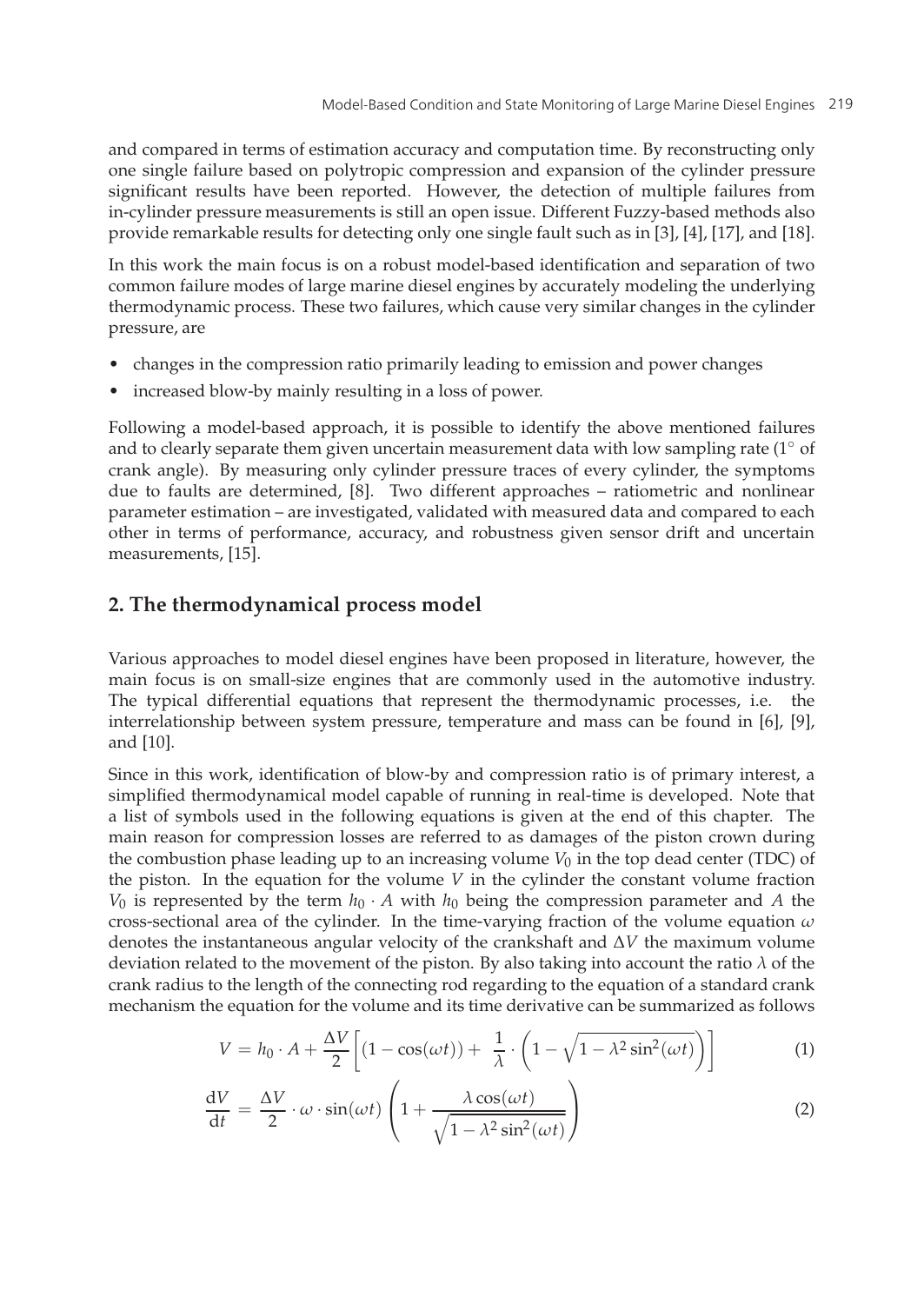#### 220 Diesel Engine – Combustion, Emissions and Condition Monitoring

For the length of the connceting rod being large compared to the crank radius the terms including  $\lambda$  in Equation (1) and (2) can be neglected.

The time derivative of the mass fraction passing by the piston is described by

$$
\frac{\mathrm{d}m}{\mathrm{d}t} = \tilde{k}\frac{1}{\sqrt{T}}p\tag{3}
$$

with ˜ *k* denoting the parameter for blow-by. For simplicity, for the *healthy state* of the cylinder it is assumed that the effect of blow-by as well as wear of the piston can be neglected. Because of the fact that blow-by is rapidly increasing when it comes to a tear-off of the oil film between piston and liner due to the loss of the sealing function of the oil the simple model of  $\tilde{k}$  as a constant is not sufficient. To model this nonlinear behavior a sigmoid function described by

$$
\tilde{k}(p) = \frac{\tilde{k}_{\text{max}}}{1 + e^{-a(p - b)}}
$$
\n(4)

is used where *b* describes the pressure when 50% of the maximum blow-by is reached and *a* denotes the ascending slope of the sigmoid function as illustrated in Figure 1, [15]. For the



**Figure 1.** Sigmoid function to describe the nonlinear behavior of blow-by related to the cylinder pressure. The rapid increase of the mass passing by the cylinder results from the tear-off of the oil film at the piston crown.

complete thermodynamical description the equations for the temperature *T* as well as the in-cylinder pressure *p* represented by

$$
\frac{dT}{dt} = T_{\rm in} - \frac{p}{mc_v} \frac{dV}{dT} - \frac{kV^{\alpha_1}T^{\alpha_2}p^{\alpha_3}}{mC_v} \tag{5}
$$

$$
\frac{dp}{dt} = \left(RT\frac{dm}{dt} + R\frac{dT}{dt}m - p\frac{dV}{dt}\right)\frac{1}{V}
$$
(6)

are needed containing the isochore heat capacitance  $C_v$  and the rapid increase of the temperature in the cylinder during the combustion phase *T*in in Equation 5 and the ideal gas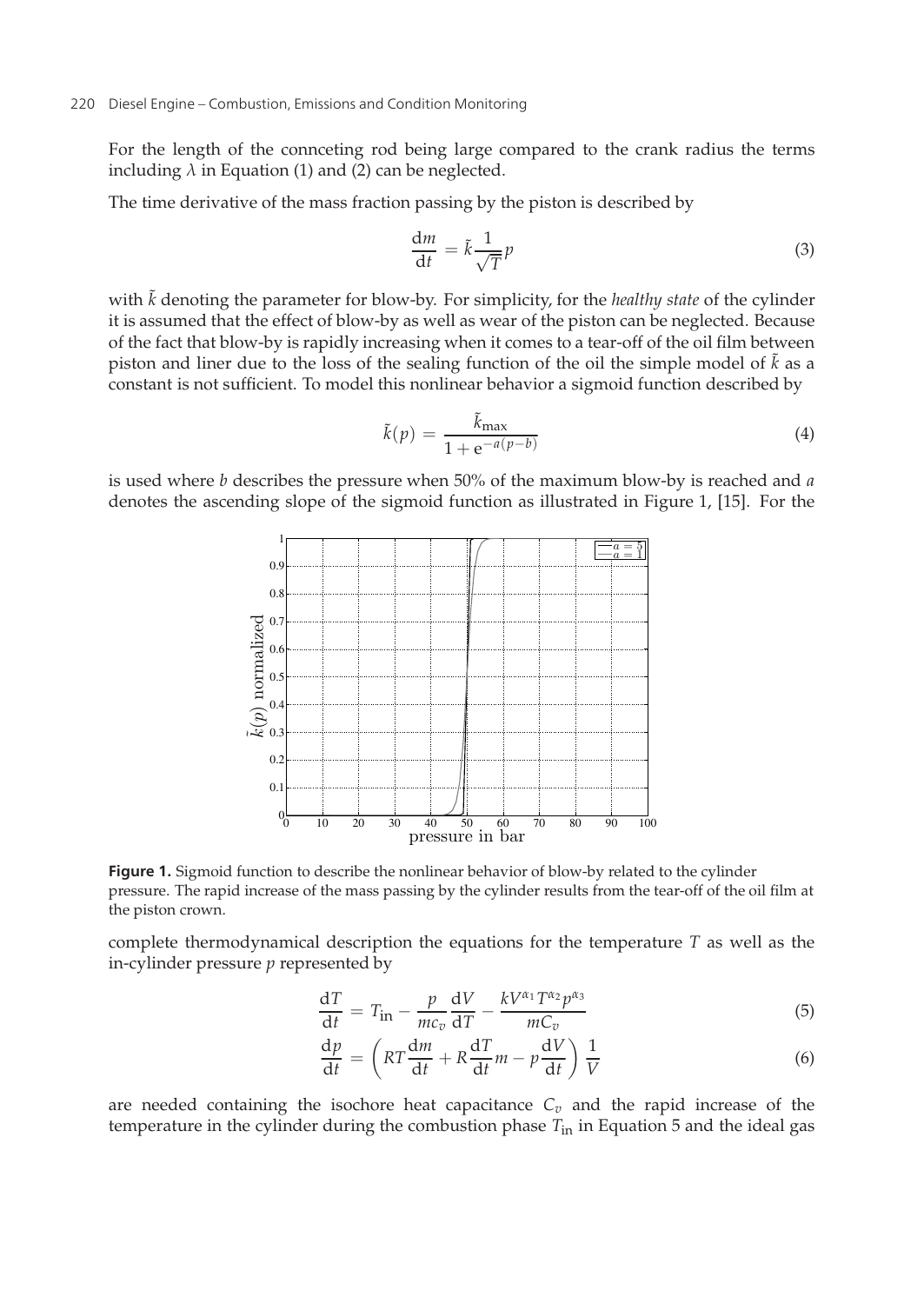constant *R* in Equation 6. Since during our investigations only the failure parameters during the compression phase are of interest, *T*in can be neglected. Regarding our assumption of the *healthy state* of the diesel engine with blow-by and piston wear being negligible the pair  $[h_0 \tilde{k}] = [0.15 \ 0]$  for the compression and blow-by parameter has been identified.

#### **NOMENCLATURE**

| h <sub>0</sub>    | compression parameter         | m                       |
|-------------------|-------------------------------|-------------------------|
| A                 | cylinder cross-sectional area | m <sup>2</sup>          |
| V                 | cylinder volume               | $m^3$                   |
| $\Delta V$        | maximum volume deviation      | m <sup>3</sup>          |
| т                 | mass of the mixture           | kg                      |
|                   | temperatur of the mixture     | $\mathcal{C}^{\circ}$ K |
| p                 | cylinder pressure             | bar                     |
| R                 | ideal gas constant            | J/(mol·K)               |
|                   | isochore heat capacitance     | J/(kg·K)                |
| $c_v$ $\tilde{k}$ | blow-by parameter             |                         |
| $\boldsymbol{k}$  | constant                      |                         |
| $\alpha_1$        | power of volume               |                         |
| $\alpha$          | power of temperature          |                         |
| $\alpha_3$        | power of pressure             |                         |
|                   |                               |                         |

## **3. Measurement noise model**

In order to obtain the goals of reliability and estimation robustness common perturbations of the cylinder pressure signal like detection uncertainties of the TDC, pressure offset  $p_0$ , and measurement noise  $\mathbf{n}_k$  have to be analyzed and characterized. While the TDC offset is corrected by the manufacturer and the pressure offset can be included in the nonlinear parameter estimation approach, the task lies in finding an adequate probability density function (PDF) of the measurement noise. According to Figure 2 the measurement noise is modeled using a *Gaussian* PDF represented by

$$
p(x) = \frac{1}{\sqrt{2\pi\sigma^2}} \exp\left[-\frac{(x-\mu)^2}{2\sigma^2}\right], \ -\infty < x < \infty \tag{7}
$$

where  $\mu$  denotes the mean and  $\sigma^2$  the variance of the random variable *x*. Figure 2 shows the noise data extracted from several measurements of the cylinder pressure together with the Gaussian distribution  $\mathcal{N}(0, \sigma^2)$ . Therefore, there exists no additional offset in the pressure signal due to measurement noise. The range of the analysis window of  $[-90, -40]$  degrees to the TDC for the determination of the noise PDF was selected according to the reasonable signal to noise ratio (SNR) in this area.

## **4. Condition monitoring algorithms**

Within this section two different model-based algorithms for condition monitoring of large diesel engine states are introduced and discussed. In the following both failures types – increased blow-by and decreased compression ratio – are denoted as errors. Thus the term compression error is used for a decreased compression ratio.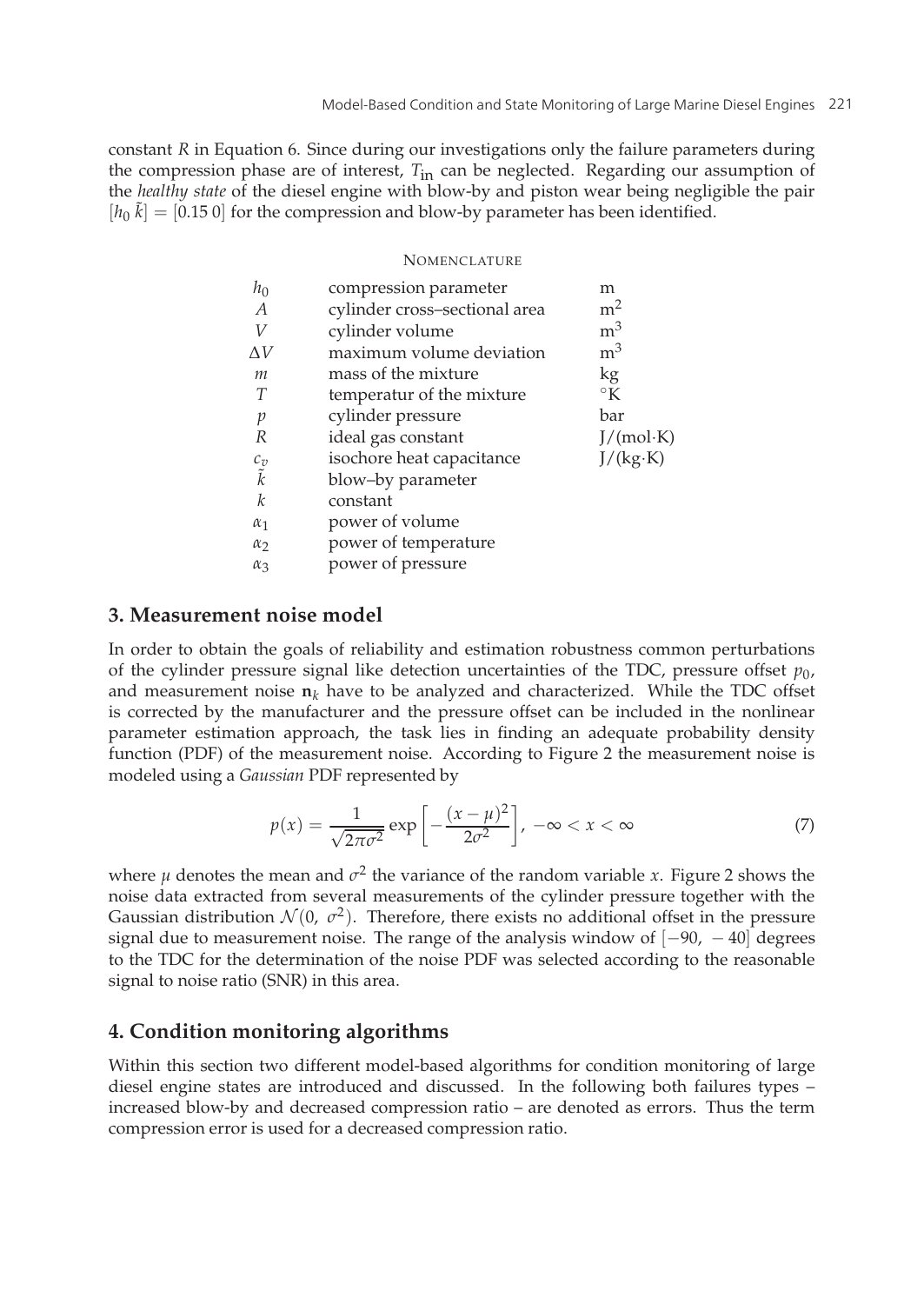

**Figure 2.** Histogram of the measurement noise (repeated measurements) compared to a *Gaussian* PDF (both curves are normalized by  $1/\sqrt{(2\pi\sigma^2)}$ ).

#### **4.1. Ratiometric approach**

The main advantages of using a ratiometric approach lie in the independency of a pressure offset in the measurement data and therefore there is one disturbance variable less to be determined, the simple implementation of the method and the calculation speed. In Figure 3 all parameters for the determination of the ratiometric parameter

$$
q = \frac{P_{\text{max}} - P_{\text{min}}}{P_2 - P_1} \tag{8}
$$

are displayed together with two typical traces of the in-cylinder pressure of a large diesel engine. The dashed curve represents the *healthy state* whereas the solid curve reflects a cylinder state with increased compression error. The ratiometric parameter *q* allows to find dependencies between the error parameters  $h_0$  and  $\tilde{k}$  and the position of the analysis window  $[\varepsilon_1, \varepsilon_2]$  within the compression phase. Due to the fact that blow-by has a strong nonlinear behavior causing its main influence only at hight pressures near the TDC, two analysis windows were used with the lower window being placed before and the upper window behind the inflection point of the cylinder pressure trace. To gain additional information the pressure traces in the two intervals of interest are approximated by polynomials of the form

$$
P(\theta) = P_1 + a_1 \theta + a_2 \theta^2 + a_3 \theta^3. \tag{9}
$$

As before, the *healthy state* (0% error) of the engine is described by the pair  $[h_0 \tilde{k}] = [0.15 \ 0]$ . Additionally, the maximum error (100% error) is defined by  $[h_0 \tilde{k}] = [0.16 - 2 \times 10^{-5}]$ . The procedure is described by a case study with simulated data with 70% compression and 10% blow-by error. (see Figures 4 to 6).

The first parameter to be evaluated is the ratiometric parameter *q*. As can be seen in Figure 4, *q* alone is not sufficient to distinguish between the two failure modes. Therefore the additional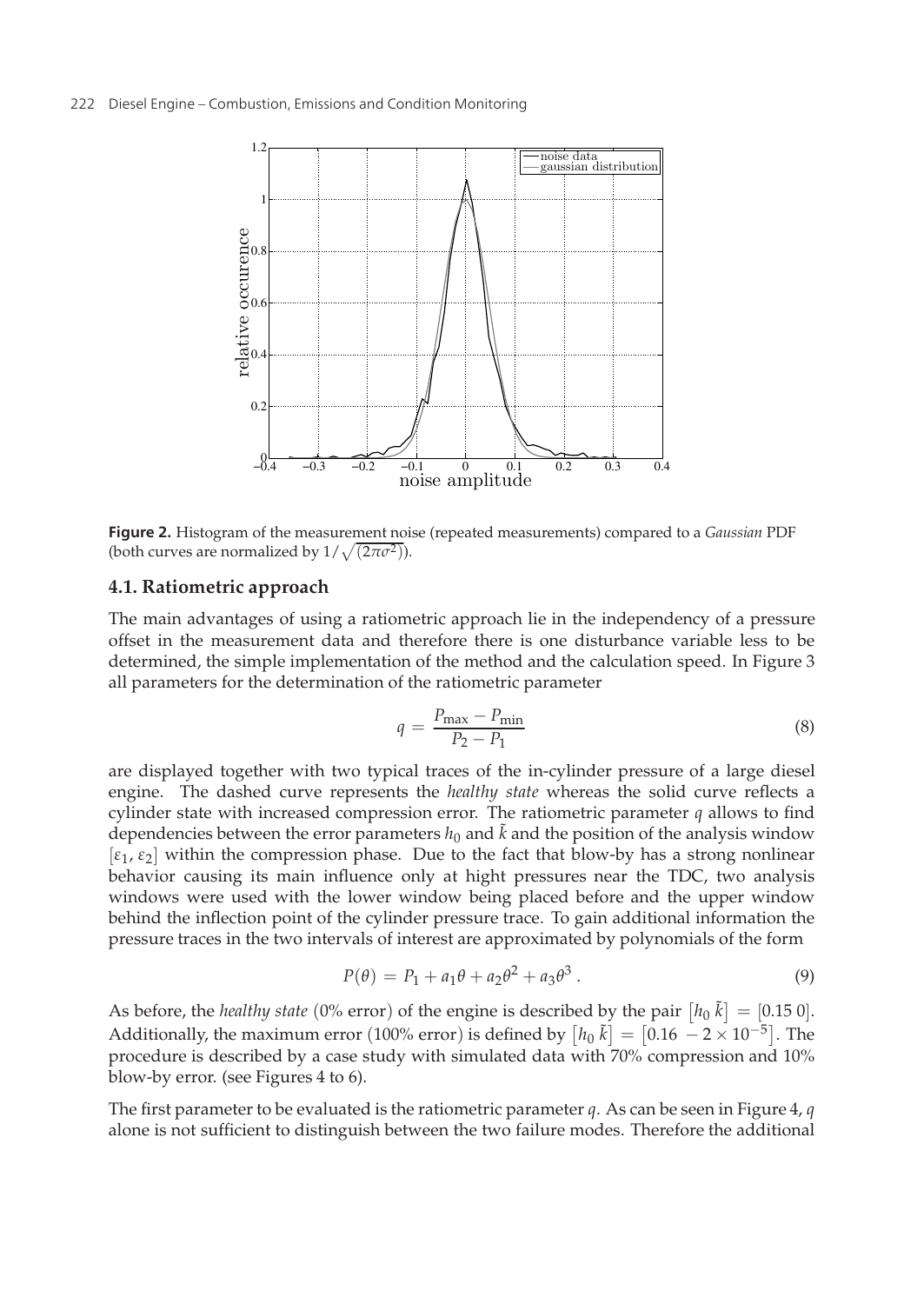

**Figure 3.** Typical cylinder pressure traces representing a *healthy state* (dashed) and a cylinder with increased compression error (solid). The analysis window  $\delta(\gamma)$  is applied within the well-defined compression phase in order to avoid the influence of combustion effects as well as measurement noise at low signal levels.

parameters slope  $a_1$  and curvature  $a_2$  need to be evaluated for failure separation. As can be seen in Figure 5 the compression failure is overestimated by  $\sim 10\%$  and a separation of the two failure modes is still not possible, respectively. The evaluation of the curvature information *a*<sup>2</sup> depicted in Figure 6 allows the distinction between compression and blow-by error but the compression error is still overestimated. Because of the small values of  $a_2$  the disturbance of the curve by measurement noise with  $\sigma = 0.047354$  bar becomes visible. In this sensitivity to measurement noise lies the main drawback for this method. Therefore, for the utilization of the ratiometric principle on real measurement data, Equation 8 for the calculation of the ratiometric parameter has to be modified to

$$
q_{\text{mod}}(\theta) = \frac{P_{\text{defect}}}{P_{\text{healthy}}}
$$
(10)

with *P*<sub>defect</sub> representing a cylinder with either blow-by or compression failure.

In Figure 7 the different curvature of  $q_{mod}$  can be determined. As can be seen the greatest differences occur at crank angles close to the TDC which are partly outside of the observation window limited by the upper bound of  $-8°$  to the TDC.

In Table 1 the coefficients according to Equation 9 are summarized for three cylinders with known failure sources of two different engines excluding the pressure offset. Here the different signs for the coefficients  $a_1$  and  $a_3$  for blow-by and compression failure have to be noted.

| occurred failures         | $a_1$                                          |                                                  | $u_3$                                          |
|---------------------------|------------------------------------------------|--------------------------------------------------|------------------------------------------------|
| increased blow-by         | $-3.99 \times 10^{-4}$                         | $-3.57 \times 10^{-6}$                           | $-1.09 \times 10^{-8}$                         |
| changed compression ratio | $5.38 \times 10^{-3}$<br>$3.32 \times 10^{-3}$ | $-4.99 \times 10^{-4}$<br>$-3.98 \times 10^{-4}$ | $1.62 \times 10^{-5}$<br>$1.29 \times 10^{-5}$ |

**Table 1.** Coefficients of the fitting polynomial.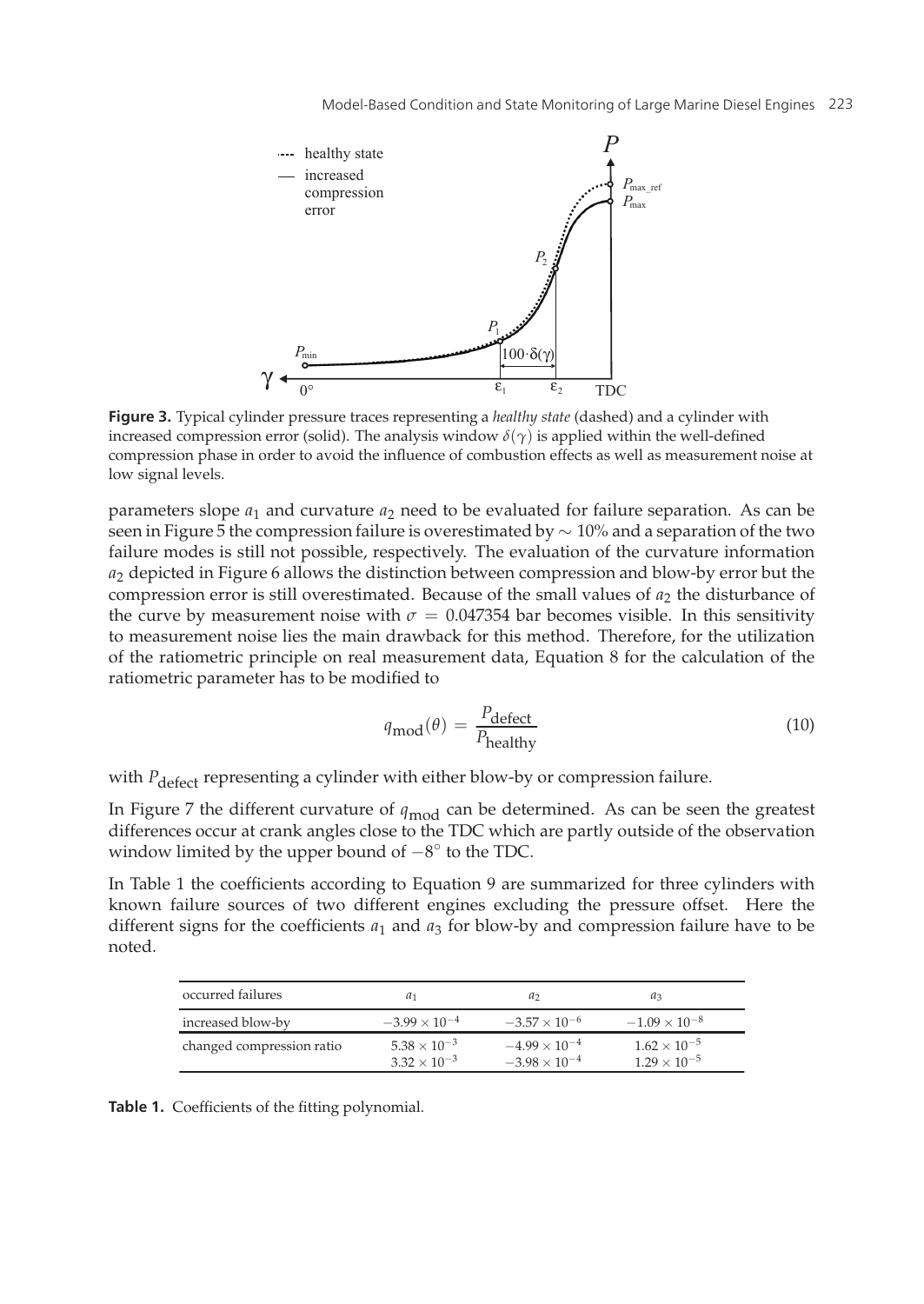

**Figure 4.** Ratiometric parameter *q* for the lower analysis window  $[-60^{\circ}, -30^{\circ}]$  to TDC (*q* = 3.1587). The lines for compression and blow-by error are proceeding too close for a failure separation.



**Figure 5.** Slope parameter  $a_1$  for the lower analysis window  $[-60^\circ, -30^\circ]$  to TDC  $(a_1 = 3.180 \times 10^{-2})$ . The lines for compression and blow-by error are still too close together for a separation of the failure modes.

Due to the limitations and the fact that the ratiometric approach only allows a qualitative statement led to the development of a nonlinear parameter estimation approach.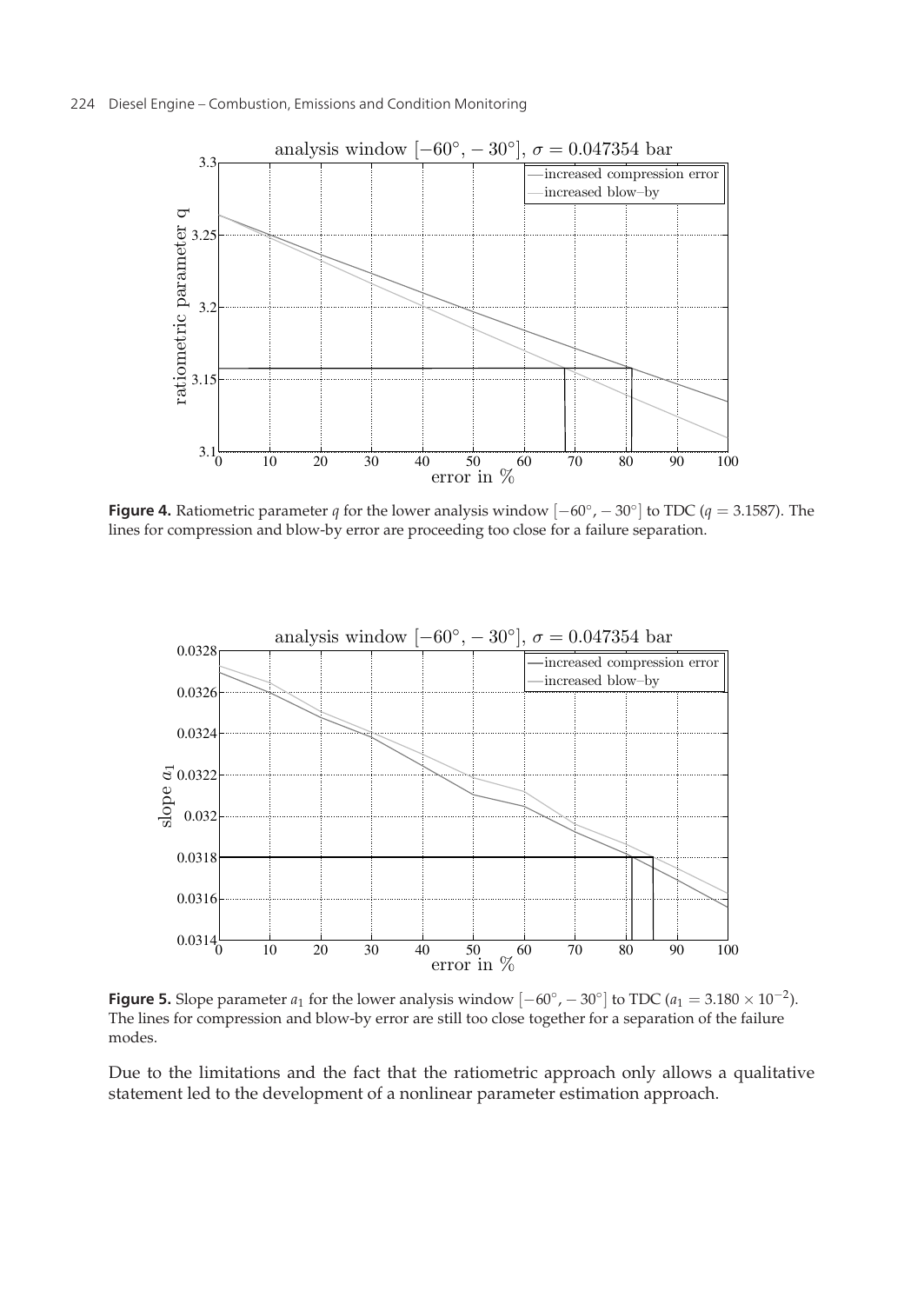

**Figure 6.** Curvature parameter  $a_2$  for the lower analysis window  $[-60^\circ, -30^\circ]$  to TDC  $(a_2 = 2.447 \times 10^{-5})$ . Because there is only one failure mode in the allowed range  $a_2$  allows the separation between blow-by and compression error.



**Figure 7.** Comparison of the ratio  $P_{\text{defect}}/P_{\text{healthy}}$  for an engine showing blow-by error and compression error respectively showing different curvature in their slopes especially in the interval  $[-40^{\circ}, 0^{\circ}].$ 

## **4.2. Nonlinear parameter estimation**

The proposed approach aims at finding a parameter vector  $\pmb{\theta} = [h_0\,\tilde{k}\:p_0]^T$  which is comprised of the compression ratio  $h_0$ , the blow-by parameter  $\tilde{k}$  and the pressure offset  $p_0$  by minimizing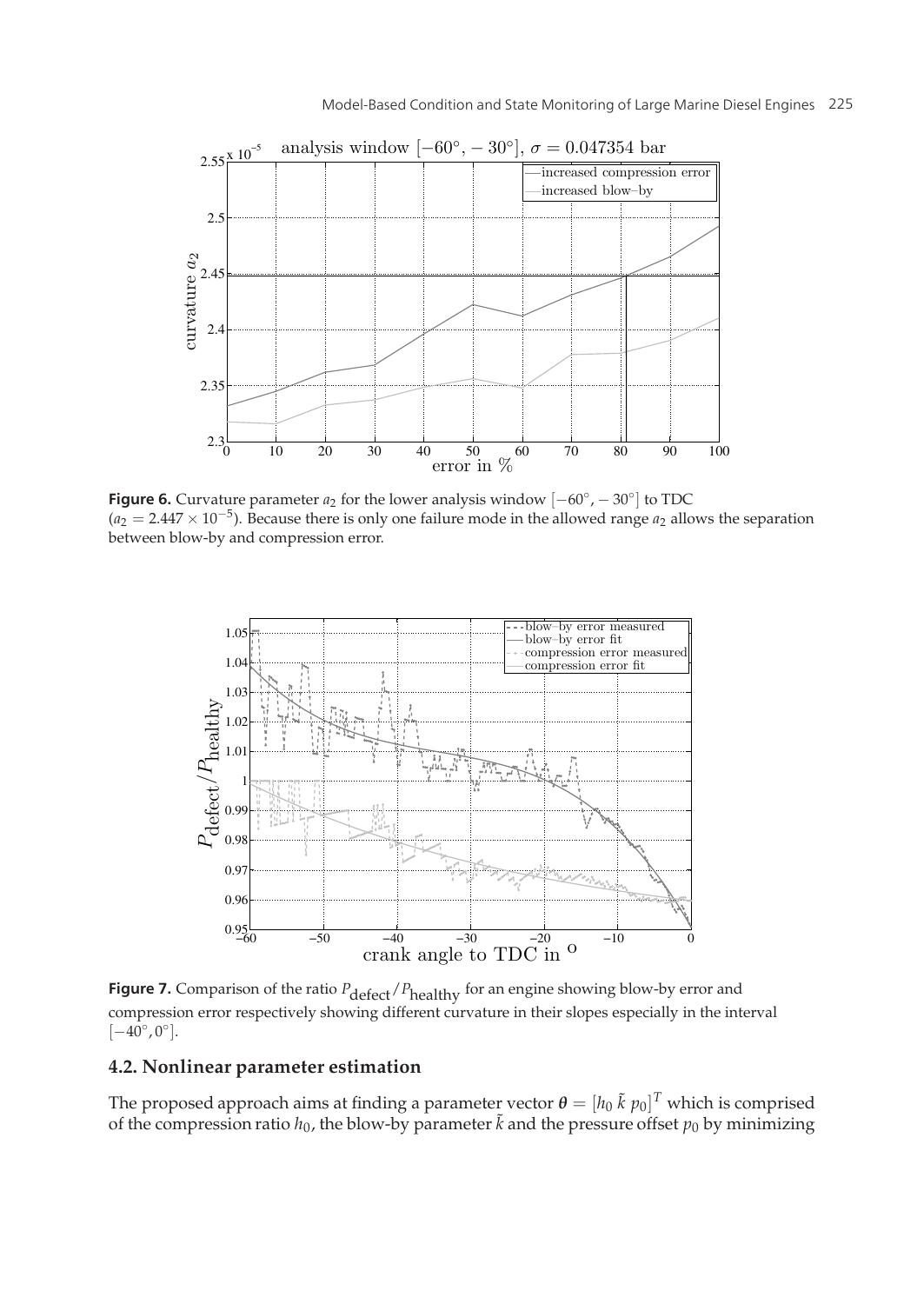the *L*<sub>2</sub>-norm of the error  $||e||_2^2 \rightarrow$  min between measured data and computed cylinder pressure in a nonlinear least squares sense for each cycle. The block diagram is shown in Figure 8. The disturbance of the data  $\tilde{\mathbf{y}}_k$  due to measurement noise  $\mathbf{n}_k$  is considered by an additional summation node with the output  $y_k$  representing the corrupted data. The thermodynamic



**Figure 8.** Block diagram of the parameter identification of large diesel engines. The index *k* indicates the iterative nature of the optimization procedure. By minimizing the residual error between measured and calculated cylinder pressure, the optimal parameter configuration for blow-by and compression ratio is found. Based on the *a priori* known limits of the parameters, the engine state can be assessed and monitored.

model is calibrated for a measured *healthy state* prior to the parameter identification by adapting the parameter vector  $u = [a_1 \ a_2 \ a_3 \ R \ c_v \ k]^T$ . The parameter identification problem consists of finding the set of parameters  $\theta \in \mathbb{R}^n$  that minimizes the target function  $f(\theta)$  at a single point. The inequality constraints simultaneously have to be satisfied at this single point where both the target and constraint functions depend on the parameter vector. The objective is to find a parameter configuration that satisfies

$$
\min_{\theta} f(\theta) = \min_{\theta} ||\mathbf{y}_k - \mathbf{\hat{y}}_k(\theta)||_2^2
$$
\n
$$
\text{s.t.} \quad \mathbf{b}_l \le \theta \le \mathbf{b}_u
$$
\n
$$
(11)
$$

where  $\mathbf{y}_k$  denotes the measured cylinder pressure and  $\hat{\mathbf{y}}_k(\theta)$  represents the estimated cylinder pressure based on the thermodynamic model. The bounds  $\mathbf{b}_l$  and  $\mathbf{b}_u$  are the lower and the upper bound for the unknown parameter vector, i.e. the imposed constraints on the parameters to be reconstructed from measured data.

In order to mask out undesired effects of the starting combustion close to the TDC and the low SNR at small cylinder pressures, a window function  $\delta(\gamma)$  is applied to the measured cylinder pressure  $\mathbf{v}_k$  according to Equations (12) and (13). The proposed rectangular window is mainly restricted to the compression phase. If the entire signal  $y_k$  is provided to the parameter identification problem, a robust detection and identification of blow-by and compression ratio failures is impossible since various other effects influence the cylinder pressure during combustion.

$$
\mathbf{z}_k = \delta(\gamma) \mathbf{y}_k \tag{12}
$$

$$
\delta(\gamma) = \begin{cases} 1 & \text{if } \varepsilon_1 \le \gamma \le \varepsilon_2 \\ 0 & \text{else} \end{cases}
$$
 (13)

where  $\gamma \in [0, 360]$  denotes the crank angle in degrees. The lower and upper bound for the analysis window are given by  $\varepsilon_1 = TDC - 120^\circ$  and  $\varepsilon_2 = TDC - 8^\circ$ . The model-based estimation of  $\theta$  is based on the windowed signal  $z_k$  by solving the constrained nonlinear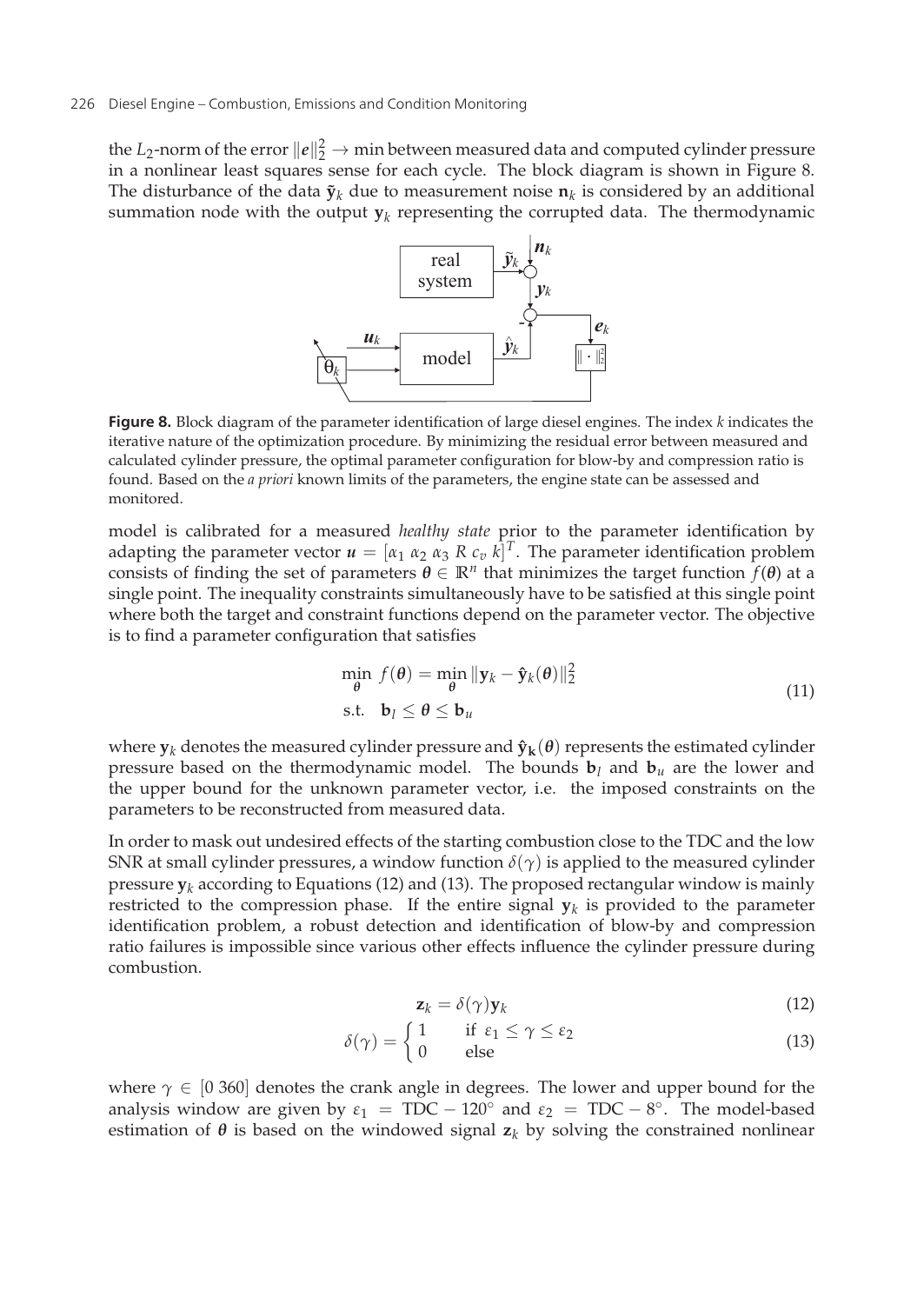optimization problem (11). Signal parts with low signal magnitude as well as the signal part that corresponds to the combustion phase depicted in Figure 3 are cut off for the estimation procedure. The dashed curve representing the *healthy state* is used to calibrate the thermodynamical model by adapting the model parameter vector **u**.

# **5. Condition monitoring results**

In the following, results for two measured data sets of different engines containing single blow-by and single compression ratio failure are presented. For the evaluation of the source of defect the engines were disassembled by the manufacturer. The reason for lower compression ratios was identified as burn-off of the piston crown whereas increased blow-by occurred due to defects of the crankcase cover gasket. The model limits for the parameters to be estimated are  $h_0 = [0.15 \ 0.16]$  and  $\tilde{k} = [0 \ -2 \times 10^{-5}]$  corresponding to  $[0\% \ 100\%]$  of failure. The main objective is to identify and to quantify the occurring failures. Figure 9 illustrates the pressure traces of a five cylinder diesel engine, respectively.



**Figure 9.** Measured cylinder pressure traces representing a *healthy state* and cylinders with increased compression error of one specific engine.

In both cases the sources of defect were known. Because blow-by errors often lead to severe damages of the engine most of the time the crankcase cover gaskets are replaced before the error occurs and therefore there exist only a few data sets where blow-by is documented.

Figure 10 shows such a case for one cylinder of a seven cylinder diesel engine. As can be seen the single pressure traces are close together up to the TDC. As the observation window is limited by  $-8^\circ$  to the TDC, the area with the greatest change in the cylinder pressure cannot be used which makes the detection and separation of the interesting failures a challenging task. For quantification the model limits for the parameters to be estimated are again  $h_0 =$ [0.15 0.16] for compression and  $\tilde{k} = [0 - 2 \times 10^{-5}]$  for blow-by corresponding to [0% 100%] of failure. Table 2 summarizes the results of the estimated parameter vector *θ* with varying upper bound *ε*<sup>2</sup> of the analysis window. The first block indicates increased blow-by given the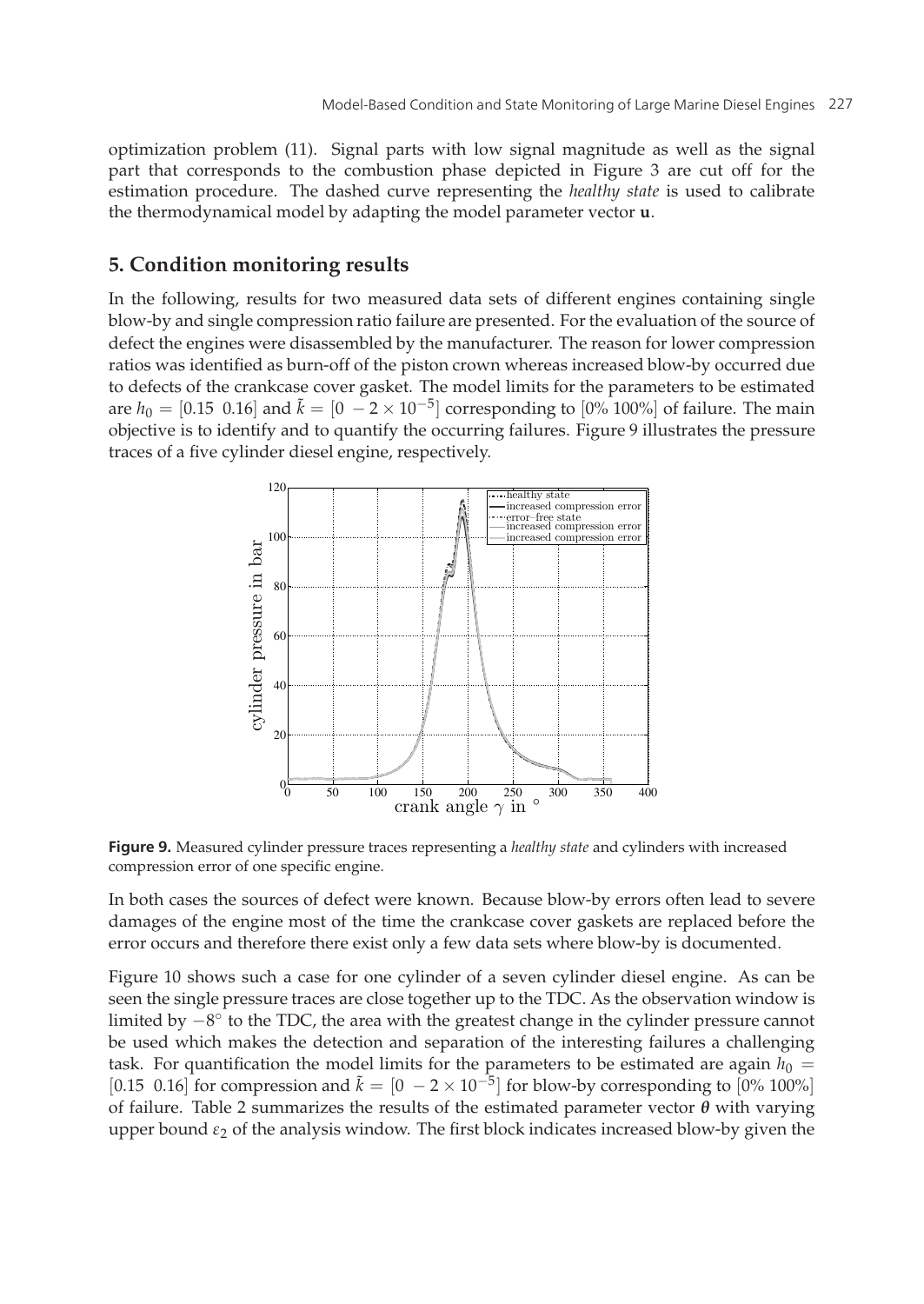

**Figure 10.** Measured cylinder pressure representing a *healthy state* and one cylinder with increased blow-by of a different engine. The sources of defect were in both cases documented by the manufacturer after disassembly of the machine.

desired compression ratio while in the second block a changed compression ratio is clearly identified.

| occurred failures         | $\gamma$ -TDC                               | $h_0$                   |                                                                               |  |
|---------------------------|---------------------------------------------|-------------------------|-------------------------------------------------------------------------------|--|
| increased blow-by         | $-8^\circ$<br>$-9^\circ$<br>$-10^{\circ}$   | 0.150<br>0.150<br>0.150 | $-1.84\times10^{-5}$<br>$-1.67\times10^{-5}$<br>$-1.99 \times 10^{-5}$        |  |
| changed compression ratio | $-8^{\circ}$<br>$-9^\circ$<br>$-10^{\circ}$ | 0.154<br>0.154<br>0.154 | $-3.01 \times 10^{-15}$<br>$-2.72 \times 10^{-15}$<br>$-1.72 \times 10^{-15}$ |  |

**Table 2.** Results for estimated blow-by and compression ratio.

The blow-by estimate remains very small denoting that blow-by has not increased. In addition, the nonlinear approach exhibits a robust parameter estimation behavior given uncertainties in TDC within a certain range.

## **6. Conclusions**

This book chapter addresses different methods for robust detection of increased blow-by and compression faults from measured cylinder pressure traces of large marine diesel engines. By modeling the underlying thermodynamic process, including prior knowledge about the system, and characterizing the measurement noise, faults can be detected and isolated from each other even in the presence of sensor drift.

The ratiometric approach allows only qualitative statements and can not clearly distinguish between the two failure modes blow-by and compression losses. The main drawbacks of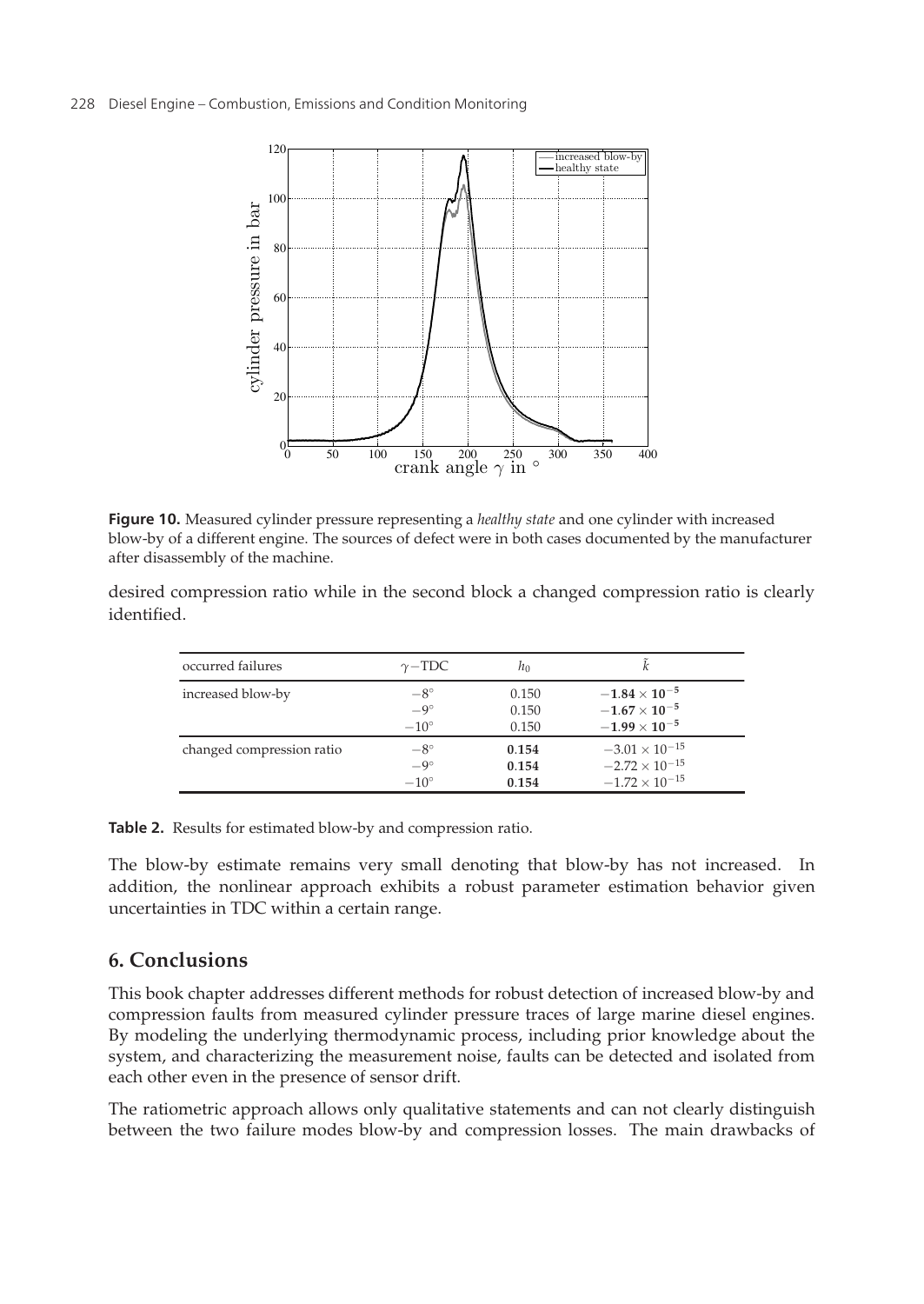the algorithm are its sensitivity to measurement noise and the fact that crank angles close to the TDC are required to see a proper curvature in the ratio of the pressure. On the other hand, the method is very fast due to its simplicity and independent to a pressure offset in the measurement signal. In contrast, the nonlinear parameter estimation methodology features higher accuracy in estimation results and allows to distinguish between certain types of faults, however, introducing a greater modeling effort and computational costs.

The applicability of the model-based approaches is verified by measurement data given information about the sources of defect of the engine. Due to the low sampling interval of 1◦ of the crank angle the condition monitoring system (CMS) exhibits real-time performance. The robustness is investigated by analyzing the statistics of the estimated parameters of blow-by and compression ratio. Furthermore, the influence of the upper limit of the analysis window close to the TDC is examined. The detection of these failures can be used in order to predict maintenance intervals. Based on cylinder pressure traces the proposed methods feature the applicability to other domains including large trucks, rail vehicles, and stationary power stations.

# **Author details**

Daniel Watzenig *Graz University of Technology and Virtual Vehicle Research Center, Austria*

Martin S. Sommer *Graz University of Technology, Austria*

Gerald Steiner *Graz University of Technology, Austria*

# **7. References**

- [1] Agoston, A., Ötsch, C. & Jakoby, B. [2005]. Viscosity sensors for engine oil condition monitoring–application and interpretation of results, *Sensors and Actuators A: Physical* Vol. 121: 327–332.
- [2] Barelli, L., Bidini, G., Buratti, C. & Mariani, R. [2009]. Diagnosis of internal combustion engine through vibration and acoustic pressure non-intrusive measurements, *Applied Thermal Engineering* Vol. 34: 1707–1713.
- [3] Çelik, M. & Bayir, R. [2007]. Fault detection in internal combustion engines using fuzzy logic, *Proceedings of the Institution of Mechanical Engineers, Part D: Journal of Automobile Engineering* Vol. 221: 579–587.
- [4] Cruz-Peragon, F., Jimenez-Espadafor, F., Palomar, J. & Dorado, M. [2008]. Combustion faults diagnosis in internal combustion engines using angular speed measurements and artificial neural networks, *Energy & Fuels* Vol. 22: 2972–2980.
- [5] Geng, Z. & Chen, J. [2005]. Investigation into piston-slap-induced vibration for engine condition simulation and monitoring, *Journal of Sound and Vibration* Vol. 282: 735–751.
- [6] Heywood, J. B. [1988]. *Internal Combustion Engine Fundamentals*, McGraw-Hill.
- [7] Jones, N. B. & Li, Y.-H. [2000]. A review of condition monitoring and fault diagnosis for diesel engines, *Tribotest Journal* Vol. 6(No. 3): 267–291.
- [8] Klein, M. & Eriksson, L. [2006]. Methods for cylinder pressure based compression ratio estimation, 2006-01-0185, *SAE Technical Paper Series, SAE World Congress, Detroit, USA, April 3-6*.